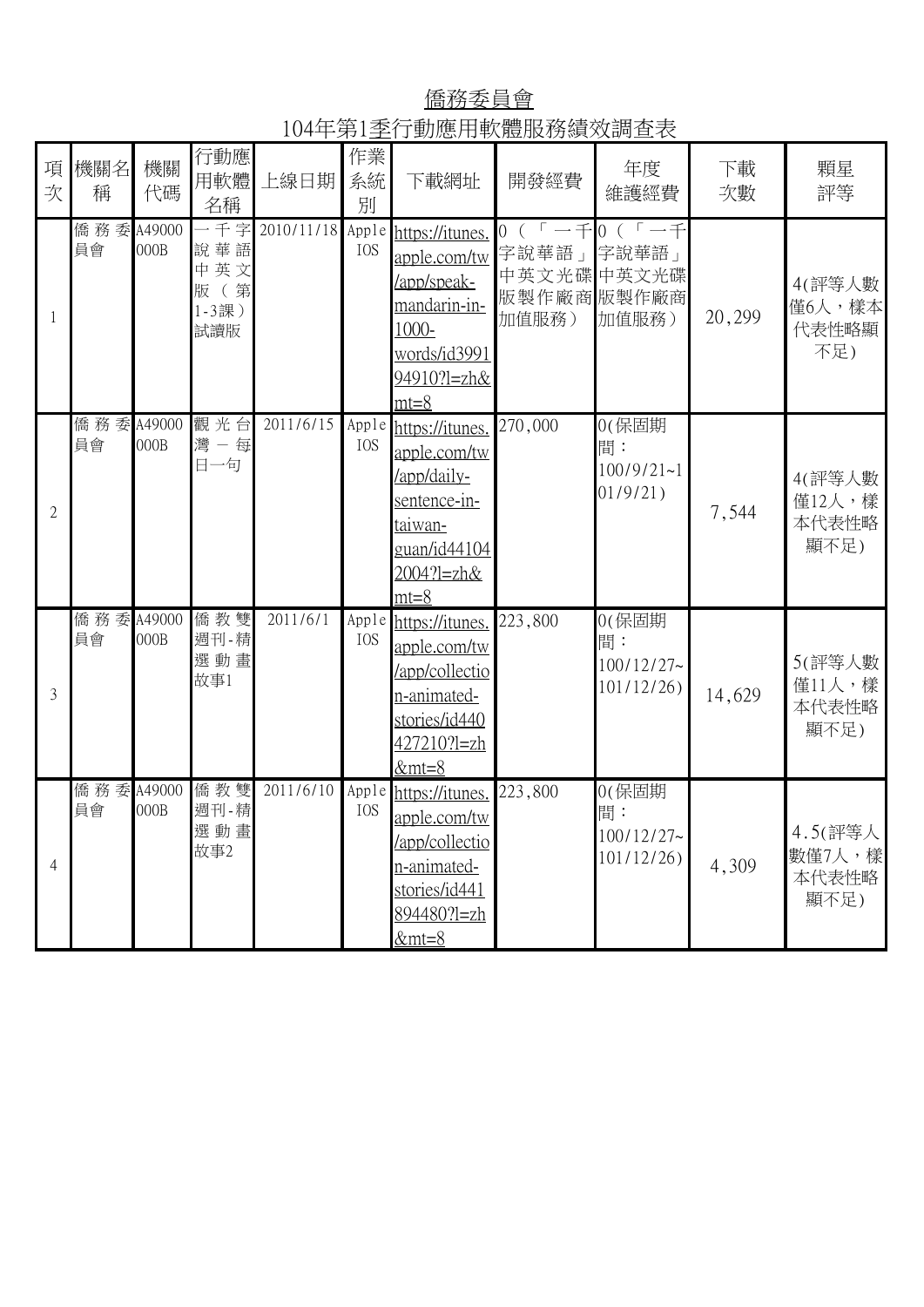| 項<br>次 | 機關名<br>稱         | 機關<br>代碼       | 行動應<br>用軟體<br>名稱          | 上線日期      | 作業<br>系統<br>別 | 下載網址                                                                                                                                                                                                                                         | 開發經費    | 年度<br>維護經費                             | 下載<br>次數 | 顆星<br>評等                             |
|--------|------------------|----------------|---------------------------|-----------|---------------|----------------------------------------------------------------------------------------------------------------------------------------------------------------------------------------------------------------------------------------------|---------|----------------------------------------|----------|--------------------------------------|
| 5      | 僑務委<br>員會        | A49000<br>000B | 僑教雙<br>週刊-精<br>選動畫<br>故事1 | 2012/7/30 | Andro<br>id   | https://play.g<br>oogle.com/st<br>ore/apps/detai<br><u>ls?id=air.ocac</u><br>001&feature=<br>more from d<br>$e$ veloper#?t=<br>W251bGws<br><b>MSwyLDEw</b><br><u>MiwiYWlyL</u><br>m9jYWMw<br>MDEiXQ                                          | 203,900 | 0(保固期<br>間:<br>102/1/4~1<br>03/1/3)    | 12,092   | 3.8(評等人<br>數僅50人,<br>樣本代表性<br>略顯不足)  |
| 6      | 僑務委 A49000<br>員會 | 000B           | 僑教雙<br>週刊-精<br>選動畫<br>故事2 | 2012/7/31 | id            | Andro https://play.g<br>oogle.com/st<br><u>ore/apps/detai</u><br><u>ls?id=air.ocac</u><br>002&feature=<br><u>more from d</u><br>$e$ veloper#?t=<br><u> W251bGws</u><br><b>MSwyLDEw</b><br>MiwiYWlyL<br>m9jYWMw<br>MDIiXQ.                    | 203,900 | 0(保固期<br>間:<br>102/1/4~10<br>3/1/3)    | 12,157   | 4.2(評等人<br>數僅46人,<br>樣本代表性<br>略顯不足)  |
| 7      | 僑務委<br>員會        | A49000<br>000B | 弟子規                       | 2012/12/1 | id            | Andro https://play.g<br>oogle.com/st<br>ore/apps/detai<br>ls?id=air.com<br>.A5qchannel.<br>cr00&feature<br>$=$ more from<br>developer#?t<br>$=W251bGws$<br><b>MSwyLDEw</b><br>MiwiYWlyL<br>mNvbS5BN<br>XFjaGFubm<br><u>VsLmNyMD</u><br>AiXQ. | 200,000 | 0(保固<br>期<br>間<br>102/6/4~103<br>(6/3) | 33,519   | 4.1(評等人<br>數僅223人,<br>樣本代表性<br>略顯不足) |

104年第1季行動應用軟體服務績效調查表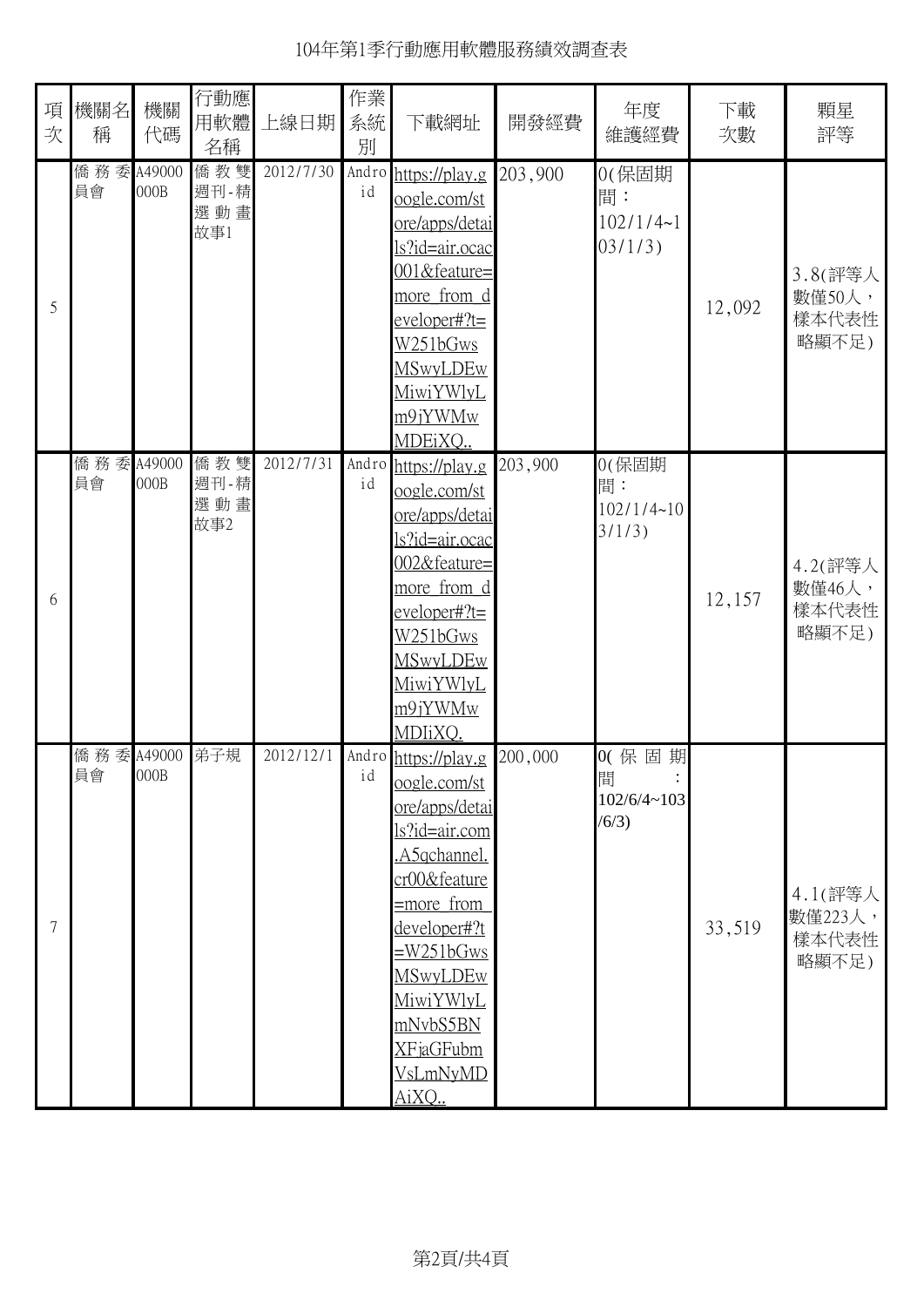| 項<br>次 | 機關名<br>稱         | 機關<br>代碼       | 行動應<br>用軟體<br>名稱      | 上線日期      | 作業<br>系統<br>別 | 下載網址                                                                                                                                                                                                                                                          | 開發經費            | 年度<br>維護經費                                    | 下載<br>次數        | 顆星<br>評等                            |
|--------|------------------|----------------|-----------------------|-----------|---------------|---------------------------------------------------------------------------------------------------------------------------------------------------------------------------------------------------------------------------------------------------------------|-----------------|-----------------------------------------------|-----------------|-------------------------------------|
| 8      | 僑務委 A49000<br>員會 | 000B           | 幼童華<br>語讀本            | 2012/12/1 | id            | Andro https://play.g<br>oogle.com/st<br><u>ore/apps/detai</u><br><u>ls?id=air.com</u><br>A5qchannel.<br>ch00&feature<br>=more from<br><u>developer#?t</u><br>$=W251bGws$<br><u>MSwyLDEw</u><br><u>MiwiYWlyL</u><br>mNvbS5BN<br>XFjaGFubm<br>VsLmNoMD<br>AiXO. | 200,000         | 0(保固期<br>間<br>102/6/4~103<br>(6/3)            | 6,982           | 3.9(評等人<br>數僅41人,<br>樣本代表性<br>略顯不足) |
| 9      | 僑務委 A49000<br>員會 | 000B           | 弟子規                   | 2013/5/7  | IOS           | Apple https://itunes.<br>apple.com/us/<br>app/di-zi-<br>gui/id642251<br>$139?mt = 8$                                                                                                                                                                          | 200,000         | 0(保固期<br>間<br>102/6/4~103<br>(6/3)            | 3,711           | 目前尚無評<br>等                          |
| 10     | 員會               | 000B           | 僑務委 A49000 幼童華<br>語讀本 | 2013/5/1  | Apple<br>IOS  | <u>https://itunes.</u><br>apple.com/tw<br>/app/you-<br><u>tong-hua-yu-</u><br>du-<br>ben/id640960<br>964                                                                                                                                                      | 200,000         | 0(保固期<br>間<br>102/6/4~103<br>(6/3)            | 764             | 目前尚無評<br>等                          |
| 11     | 僑務委<br>員會        | A49000<br>000B | 十二生<br>肖動畫<br>故事      | 2014/8/24 | id            | https://play.g<br>oogle.com/st<br>Andro ore/apps/detai<br>ls?id=air.com<br><u>.A5qchannel.</u><br>ocac3                                                                                                                                                       | 142,300         | 0(保固期<br>間:<br>$103/8/31 - 10$<br>4/8/30      | 1,263           | 4.3(評等人<br>數僅14人,<br>樣本代表性<br>略顯不足) |
| 12     | 僑務委 A49000<br>員會 | 000B           | 宏觀僑<br>務新聞<br>for Pad | 2013/5/28 | id /<br>Pad   | Andro https://play.g<br>oogle.com/st<br>ore/apps/detai<br><u>ls?id=gov.chi</u><br><u>nesegroup.ma</u><br>cronews                                                                                                                                              | 新臺幣<br>250,000元 | 新臺幣<br>750,000元<br>保固期間:<br>上線日至<br>105.12.31 | 累計登入<br>47,558次 |                                     |

## 104年第1季行動應用軟體服務績效調查表